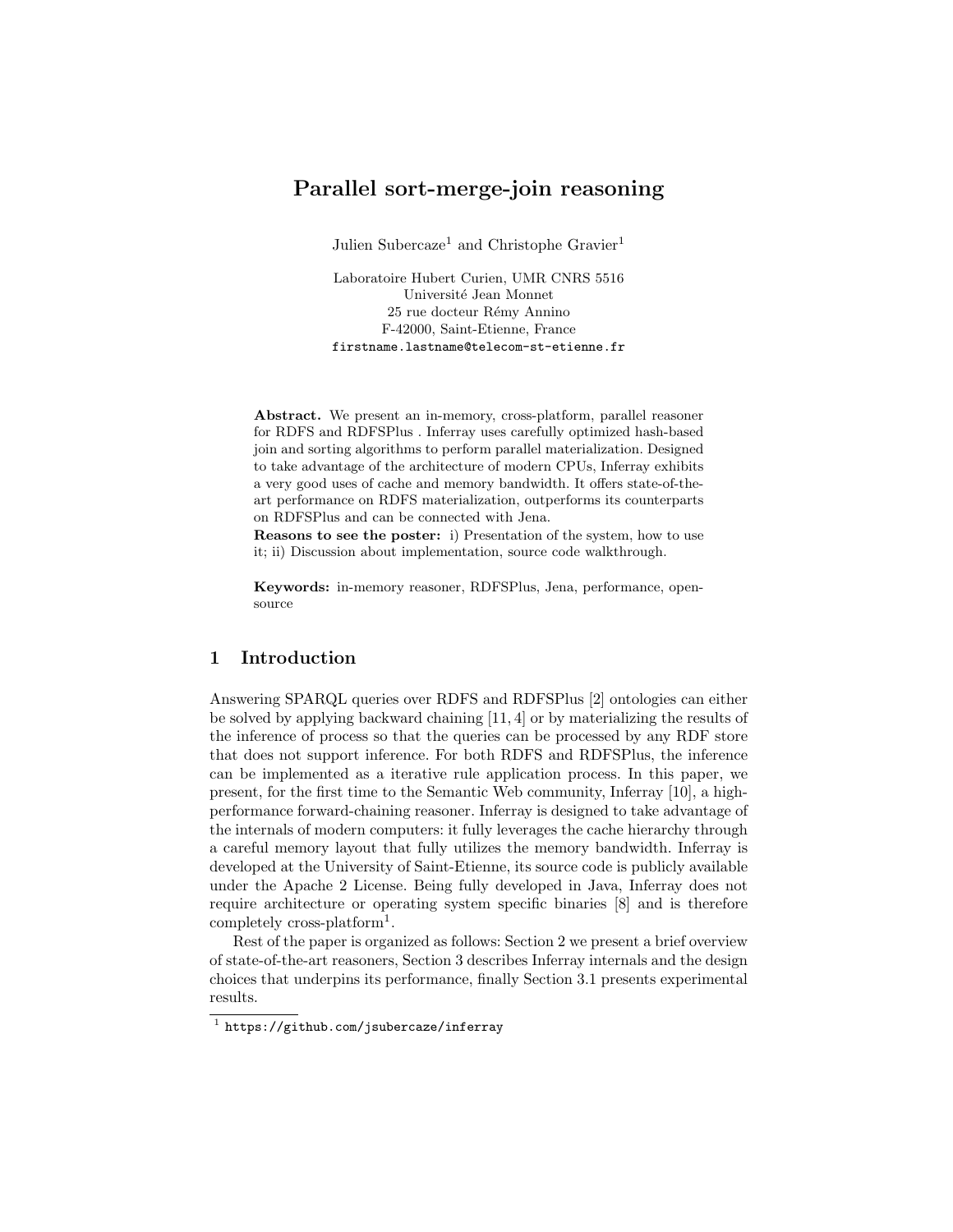## 2 Related Work

Research in reasoner design and implementation roots to the advent of the Semantic Web technologies [3] and the list of related systems and publications is too long to fit here. We hereby focus on recent comparable systems and refer the reader to the recent survey of Kaoudi [7].

Forward-chaining reasoning can be performed either by iterative rules application, as done in Inferray, or by using the RETE algorithm [5]. The RETE algorithm, used by Jena and GraphDB(formely known as OWLIM for the reasoner module), due to its graph-based data structures, incurs lots of random memory access, thus hindering global performance [10]. The iterative rules application does not specify particular underlying datastructures, leaving room for various designs. RDFox [8] uses an almost lock-free data structure to efficiently parallelize hash-based joins and reports a good parallelization results. OWLIM reasoners family uses a custom rule entailment process with a fixed-point inference mechanism.

# 3 System description



Fig. 1. Inferray Architecture

Inferray imports data either from files on the hard drive or to interact with the widely used Jena. After importation, the inference process is separated into different steps, depicted in Figure 1, the highlights are presented as follows:

Transitivy Closure To perform efficient transitivity closure, Inferray performs this task prior to the iterative rules application. This innovative approach, relies on a temporary data layout (before vertical partitioning) that allows the use of the state-of-the-art algorithm from Nuutila[9] to perform the transitivity closure. When the ontology contains a sufficient number of transitivity relations, the use of the temporary data layout and the data translation cost to the vertical partitioning layout are compensated by the efficiency of Nuutila's algorithm.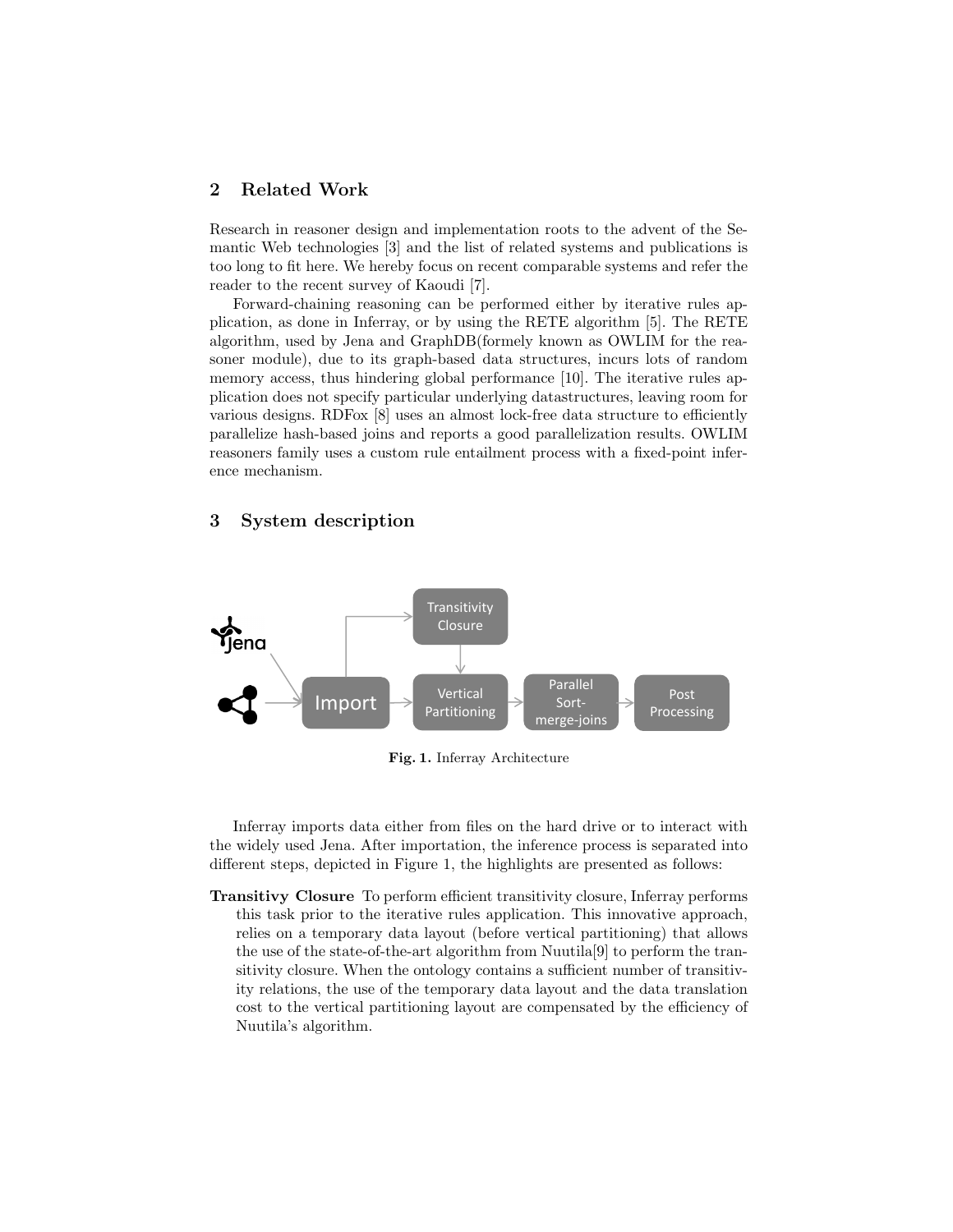- Dictionary Encoding & Vertical Partitioning Inferray uses a tricky dictionary encoding to compact the range of the IDs, while allowing an efficient data layout. Instead of starting numeration at 0 and increasing the value with incoming RDF resources, Inferray uses a dense numbering scheme that allows both vertical partitioning and the use of efficient sorting algorithms. The s p o triples are then splitted to be vertical partioned, using the standard partition on the predicate  $p$  [1], that offers a best selectivity for rules application. Triples are stored in arrays, whose indexes correspond to p, as continuous pairs of  $\sigma$  s. Each array is sorted by s and possibly by  $\sigma$  to efficiently perform sort-merge-joins.
- Sorting algorithms Efficiently sorting is the cornerstone of high-performance sort-merge-join algorithms. Based on the dense numbering scheme, Inferray uses an adaptative sorting approach including a new counting sort algorithm for sorting pairs of integers. When outside the application domain of the counting sort, a custom MSD-Radix algorithm for sorting pairs kicks in. Our sorting experiments report througputs from 20 to 70 millions pairs per second, results that are at least on par with state-of-the-art algorithms.
- Parallel sort-merge-joins Using array based layout, sort-merge-joins are performed efficiently due to a maximization of memory cache usage. In the first step, joins are perform on parallel, on a per-rule basis. Results of the joins is the materialisation of inferred triples, that may contains duplicates already present in the main triple store. The inferred triples are sorted and then merged in linear time into the main store, again in parallel manner. This efficient handling of duplicates largely contribute to the efficiency of Inferray.
- Post processing The post-processing step handles corner cases such as rules having only one condition, this is for instance common in RDFS reasoning.



Fig. 2. RDFSPlus Inference time in milliseconds, log scale.